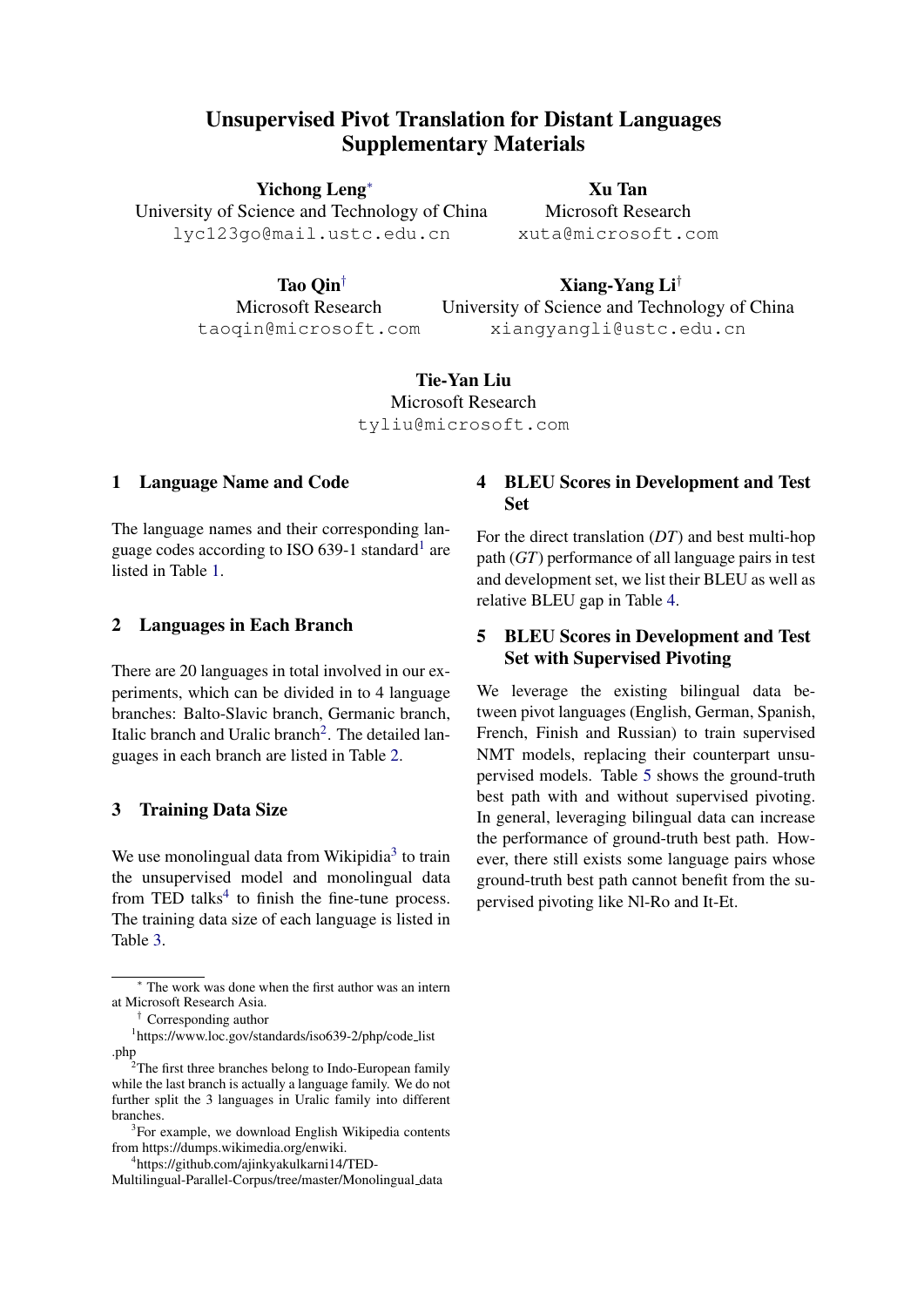<span id="page-1-0"></span>

| Language   | Code      | Language   |           | Code   Language | Code | Language      | Code |
|------------|-----------|------------|-----------|-----------------|------|---------------|------|
| Belarusian | <b>Be</b> | Bulgarian  | Βg        | Danish          | Dа   | <b>German</b> | De   |
| English    | En        | Spanish    | <b>Es</b> | Estonian        | Et   | Finnish       | Fi   |
| French     | Fr        | Galician   | GI        | Croatian        | Hr   | Hungarian     | Hu   |
| Italian    | Īt        | Macedonian | Mk.       | Dutch           | NI   | Portuguese    | Pt   |
| Romanian   | Ro        | Russian    | Ru        | Swedish         | Sv   | Ukrainian     | Uk   |

Table 1: The ISO 639-1 code of each language in our experiments.

<span id="page-1-1"></span>

| <b>Branch</b> | Language                                                                        |
|---------------|---------------------------------------------------------------------------------|
|               | Balto-Slavic   Russian, Belorussian, Ukrainian, Bulgarian, Macedonian, Croatian |
| Germanic      | English, German, Dutch, Swedish, Danish                                         |
| <b>Italic</b> | Spanish, French, Romanian, Italian, Portuguese, Galician                        |
| Uralic        | Finnish, Hungarian, Estonian                                                    |

Table 2: Languages in each language branch. Uralic is actually a language family.

<span id="page-1-2"></span>

| Language              | Вe    | Βg    | Da     | De.    | En     | Es     | Et    | Fi     | Fr     | Gl    |
|-----------------------|-------|-------|--------|--------|--------|--------|-------|--------|--------|-------|
| Wiki Data             | 1.07M | 1.93M | 1.87M  | 21.00M | 52.94M | 18.61M | .50M  | 3.29M  | 18.61M | 1.18M |
| TED Talks Data        | 11 K  | 476K  | 29K    | 472K   | 214K   | 521K   | 33K   | 62K    | 493K   | 22K   |
| Language              | Hr    | Hu    | It.    | Mk     | Nl     | Pt     | Ro    | Ru     | Sv     | Uk    |
| Wiki Data             | 1.54M | 3.71M | 12.43M | 0.83M  | 11.45M | 7.80M  | 2.61M | 14.85M | 19.32M | 7.12M |
| <b>TED Talks Data</b> | 327K  | 398K  | 502K   | 69K    | 433K   | 251K   | 454K  | 610K   | 121K   | 282K  |

<span id="page-1-3"></span>Table 3: The size of the monolingual data from Wikipedia and TED talks for each language.

| Source | Target | DT   | GT    | Δ    | Source | Target    | DT   | GT    | Δ       |
|--------|--------|------|-------|------|--------|-----------|------|-------|---------|
| Da     | Gl     | 6.56 | 12.14 | 5.58 | It     | Et        | 4.05 | 6.46  | 2.41    |
| Bg     | Sv     | 4.72 | 9.92  | 5.20 | Da     | Mk        | 5.89 | 8.27  | 2.38    |
| Gl     | Sv     | 3.79 | 8.62  | 4.83 | Pt     | Mk        | 6.33 | 8.69  | 2.36    |
| Sv     | Gl     | 3.70 | 8.13  | 4.43 | Gl     | <b>Bg</b> | 8.56 | 10.90 | 2.34    |
| Be     | It     | 2.11 | 6.40  | 4.29 | Et     | It        | 4.57 | 6.89  | 2.32    |
| Pt     | Вe     | 4.76 | 8.86  | 4.10 | Uk     | Nl        | 6.22 | 8.05  | 1.83    |
| Sv     | It     | 8.67 | 12.77 | 4.10 | Bg     | Gl        | 8.84 | 9.95  | 1.11    |
| Gl     | Da     | 7.45 | 11.33 | 3.88 | It     | Mk        | 6.16 | 7.17  | 1.01    |
| Mk     | It     | 6.60 | 10.38 | 3.78 | Mk     | Da        | 7.26 | 8.20  | 0.94    |
| Be     | Pt     | 6.39 | 9.77  | 3.38 | Et     | Nl        | 6.65 | 7.54  | 0.89    |
| Sv     | Bg     | 5.05 | 8.12  | 3.07 | Nl     | Et        | 6.38 | 7.26  | 0.88    |
| It     | Вe     | 2.24 | 5.19  | 2.95 | Da     | Hu        | 6.54 | 6.99  | 0.45    |
| It     | Sv     | 9.38 | 12.20 | 2.82 | Hu     | Da        | 6.75 | 6.66  | $-0.09$ |
| Nl     | Uk     | 4.69 | 7.23  | 2.54 | Mk     | Pt        | 9.28 | 8.25  | $-1.03$ |
| Source | Target | DT   | GT    | Δ    | Source | Target    | DT   | GT    | Δ       |
| Be     | Nl     | 2.02 | 6.81  | 4.79 | Ro     | Nl        | 9.40 | 10.73 | 1.33    |
| Et     | Sv     | 6.30 | 9.48  | 3.18 | Uk     | Et        | 6.25 | 6.78  | 0.53    |
| Nl     | Вe     | 1.93 | 5.11  | 3.18 | Hr     | Hu        | 6.20 | 6.68  | 0.48    |
| Mk     | Hu     | 1.47 | 4.62  | 3.15 | Hu     | Hr        | 5.32 | 5.78  | 0.46    |
| Hu     | Mk     | 1.22 | 3.67  | 2.45 | Et     | Uk        | 6.54 | 6.55  | 0.01    |
| Sv     | Et     | 6.72 | 8.98  | 2.26 | Nl     | Ro        | 9.44 | 9.25  | $-0.19$ |

Table 4: The BLEU scores of all language pairs in the test and development set. The upper table is the test set BLEU score and the lower table is that of development set. ∆ is the BLEU gap between direct translation (*DT*) and best path (*GT*).